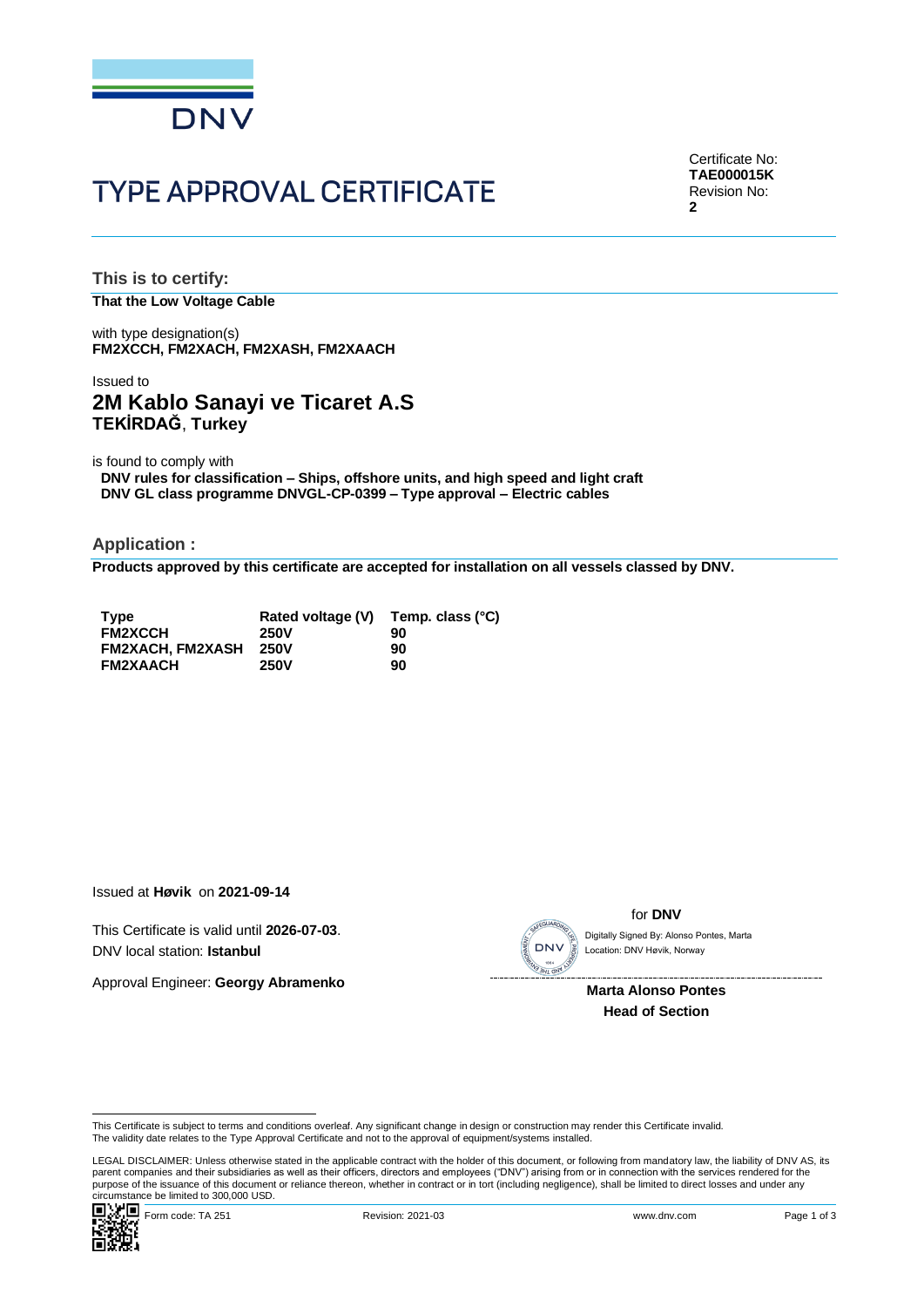

### **Product description**

FM2XCCH / FM2XACH, FM2XASH / FM2XAACH 250 V

| Construction:                      |                                                                 |
|------------------------------------|-----------------------------------------------------------------|
| Conductors:                        | Plain annealed stranded copper class 2 or tinned copper class 5 |
| Core insulation:                   | XI PF                                                           |
| Individual separator and shielding | Polyester tape + AL-PES tape (with tinned copper drain wire)    |
| (for $(I)$ and $(I & C)$ types):   |                                                                 |
| Overall separator and shielding    | Polyester tape + AL-PES tape (with tinned copper drain wire)    |
| (for $(C)$ and $(IRC)$ types):     |                                                                 |
| Inner sheath/ separator:           | Halogen free filler or polyester tape                           |
| Screen/ Armour:                    | Copper wire braid and drain wire or galvanized steel braid      |
| Outer sheath:                      | SHF1                                                            |
|                                    |                                                                 |

|        | No of Elements:                  | Cross sectional area $\lceil mm^2 \rceil$ |
|--------|----------------------------------|-------------------------------------------|
| Pairs  | 1 2 3 4 5 7 10 12 16 19 24 27 37 | 0,5 0,75 1 1,5 2,5                        |
| Triads | 1 2 3 4 5 7 10                   | 0,5 0,75 1 1,5 2,5                        |
| Quads  | 1 2 3 4 5 7                      | 0,5 0,75 1 1,5 2,5                        |

## **Application/Limitation**

The requirements of SOLAS Amendments Chapter II-1, Part D, Reg. 45, 5.2 (provision to be taken to limit Fire Propagation along Bunches of Cables or Wires) are fulfilled without any additional measures.

# **Type Approval documentation**<br>Data sheet: 2M Kablo datasheet ref. no. 0

Data sheet: 2M Kablo datasheet ref. no. 0247-15, date 15.05.2015<br>Test reports: 2M Kablo test reports, ref. techdocs 24-32, received 03 2M Kablo test reports, ref. techdocs 24-32, received 03.06.2016, techdoc 19, received 04.09.2019. Statement of design description change dated 24.05.2021

### **Tests carried out**

| <b>Standard</b> | <b>Issued</b> | <b>General description</b>                    | Limitation |
|-----------------|---------------|-----------------------------------------------|------------|
| IEC 60092-350   | 2014-08       | General construction and test methods of      |            |
|                 |               | power, control and instrumentation cables     |            |
|                 |               | for shipboard and offshore applications       |            |
| IEC 60092-360   | 2014-04       | Electrical installations in ships - Part 360: |            |
|                 |               | Insulating and sheathing materials for        |            |
|                 |               | shipboard and offshore units, power,          |            |
|                 |               | control, instrumentation and                  |            |
|                 |               | telecommunication cables.                     |            |
| IEC 60092-376   | 2017-05       | Cables for control and instrumentation        |            |
|                 |               | circuits 150/250 V (300 V)                    |            |
| IEC 60332-3-22  | 2018-07       | Tests on electric and optical fibre cables    | Bunch test |
|                 |               | under fire conditions - Part 3-22: Test for   | Category A |
|                 |               | vertical flame spread of vertically-mounted   |            |
|                 |               | bunched wires or cables - Category A          |            |
| IEC 60332-1-2   | 2006-07       | Tests on electric cables under fire           |            |
|                 |               | conditions.                                   |            |
|                 |               | Test for vertical flame propagation for a     |            |
|                 |               | single insulated wire or cable.               |            |